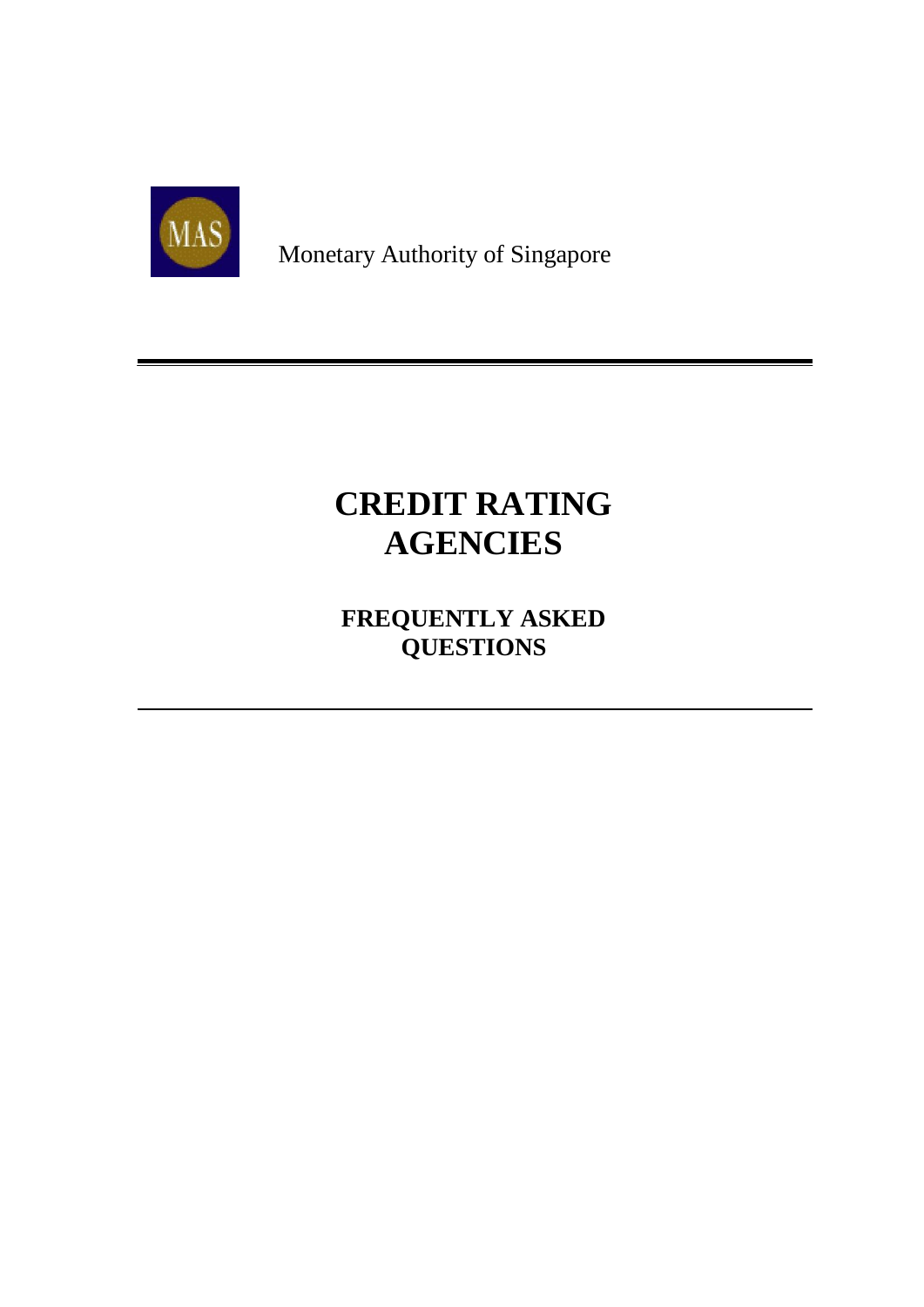**Disclaimer: The FAQs are meant to provide guidance to the industry on MAS' policy and administration of Credit Rating Agencies. They do not constitute legal advice. MAS expects industry participants to retain their independent legal counsel to advise them on how their business operations should be conducted in order to satisfy the legal/regulatory requirements and to advise them on all applicable laws of Singapore.**

# **CREDIT RATING AGENCIES ("CRAs")**

## **FREQUENTLY ASKED QUESTIONS ("FAQs")**

**\_\_\_\_\_\_\_\_\_\_\_\_\_\_\_\_\_\_\_\_\_\_\_\_\_\_\_\_\_\_\_\_\_\_\_\_\_\_\_\_\_\_\_\_\_\_\_\_\_\_\_\_\_\_\_\_\_\_\_\_\_\_\_\_\_\_\_\_\_**

*1 Does MAS have the powers to influence the content of credit ratings or CRAs' rating methodologies?*

MAS does not have legal powers to interfere with or influence CRAs' rating methodologies or the content of CRAs' credit ratings.

#### *2 What activities are excluded from the definition of "providing credit rating services"?*

The following are excluded from the definition of "providing credit rating services":

- (a) preparing credit ratings wholly outside Singapore;
- (b) preparing a private credit rating for an individual order which is intended to be provided exclusively to the person who placed the order and not intended for public disclosure or distribution by subscription;
- (c) preparing credit scores, credit scoring systems or similar assessments related to obligations arising from consumer, commercial or industrial relationships; and
- (d) preparing credit reports and related analytics, which do not fall within the definition of "credit rating", even if these are prepared wholly or partly in Singapore for dissemination or distribution in Singapore.

#### *3 Is the preparation of credit ratings carried out wholly outside Singapore regulated under Singapore law if the credit ratings are intended for dissemination in Singapore?*

MAS does not regulate persons who prepare credit ratings wholly outside Singapore.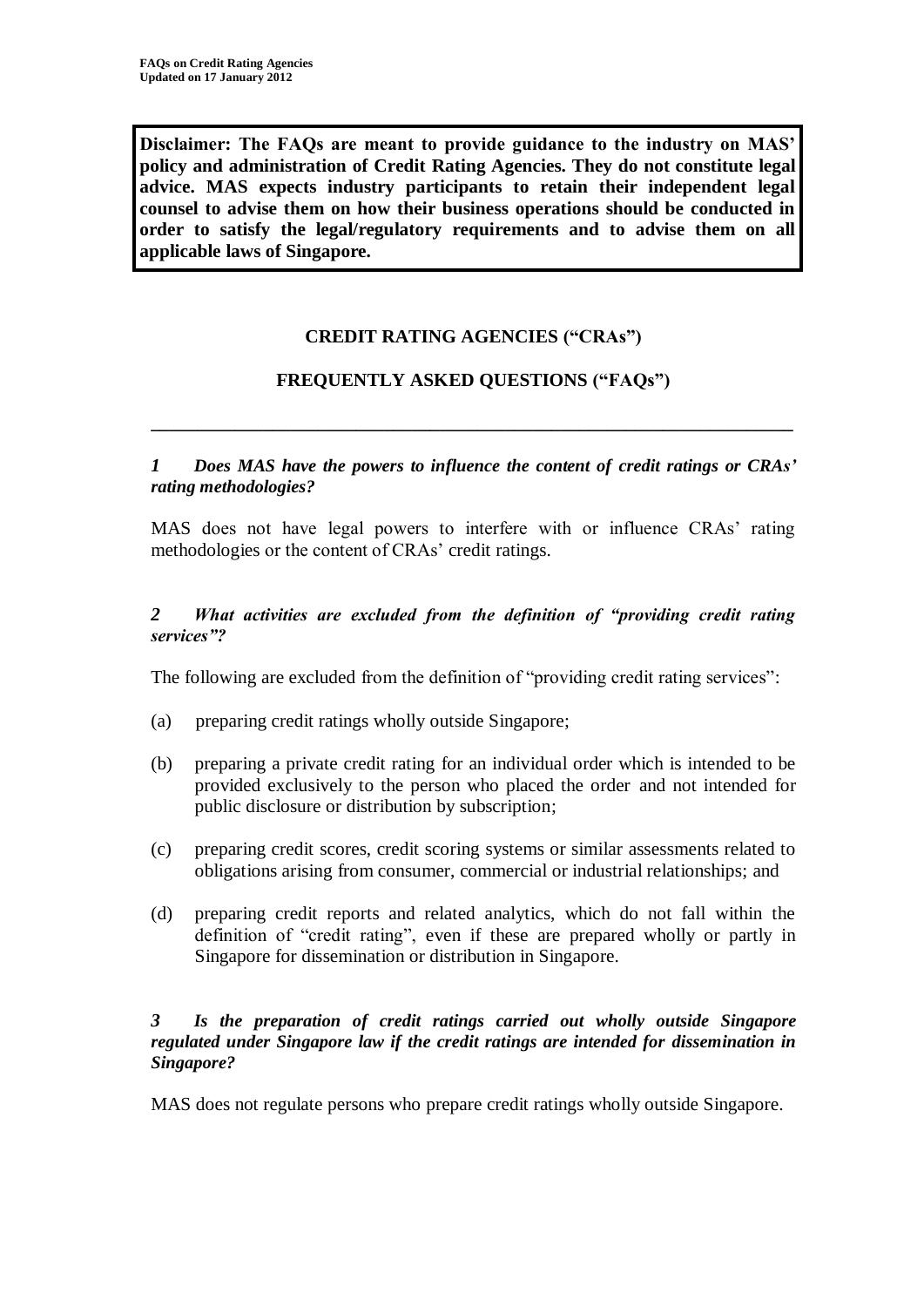*4 Who would be considered a representative of a CRA that holds a Capital Markets Services ("CMS") licence for providing credit rating services and hence would be required to be registered under the Representative Notification Framework ("RNF")?* 

Section 2(1) of the Securities and Futures Act (Cap. 289) (the "SFA") defines "representative" as –

*"a person, by whatever name called, in the direct employment of, or acting for, or by arrangement with, a person who carries on business in any regulated activity, who carries out for that person any such activity (other than work ordinarily performed by accountants, clerks or cashiers), whether or not he is remunerated, and whether his remuneration, if any, is by way of salary, wages, commission or otherwise; and includes any officer of a corporation who performs for the corporation any such activity whether or not he is remunerated, and whether his remuneration, if any, is by way of salary, wages, commission or otherwise".*

Thus, in the case of a representative of a CMS licensee for providing credit rating services, he is a person who engages in "preparing, whether wholly or partly in Singapore, credit ratings". In other words, any person who carries out any act which can be considered as part of "preparing" a credit rating is a representative who has to be registered under the RNF.

We understand the scope of activities in "preparing" a credit rating would include:

- (a) analyzing information or data referred to or used in preparing the credit rating or a revision thereto;
- (b) formulating or drafting an opinion on the creditworthiness of a rating target, or a revision to an opinion on the creditworthiness of a rating target which is the subject of a credit rating which has been issued;
- (c) evaluating or approving a credit rating or a revision thereto;
- (d) monitoring or reviewing a credit rating which has been issued;
- (e) formulating or drafting credit rating methodologies or models, or a revision thereto; and
- (f) evaluating or approving credit rating methodologies or models, or a revision thereto.

As such, any person who engages in any one or more of the above activities at least partly within Singapore will be required to be registered under the RNF.